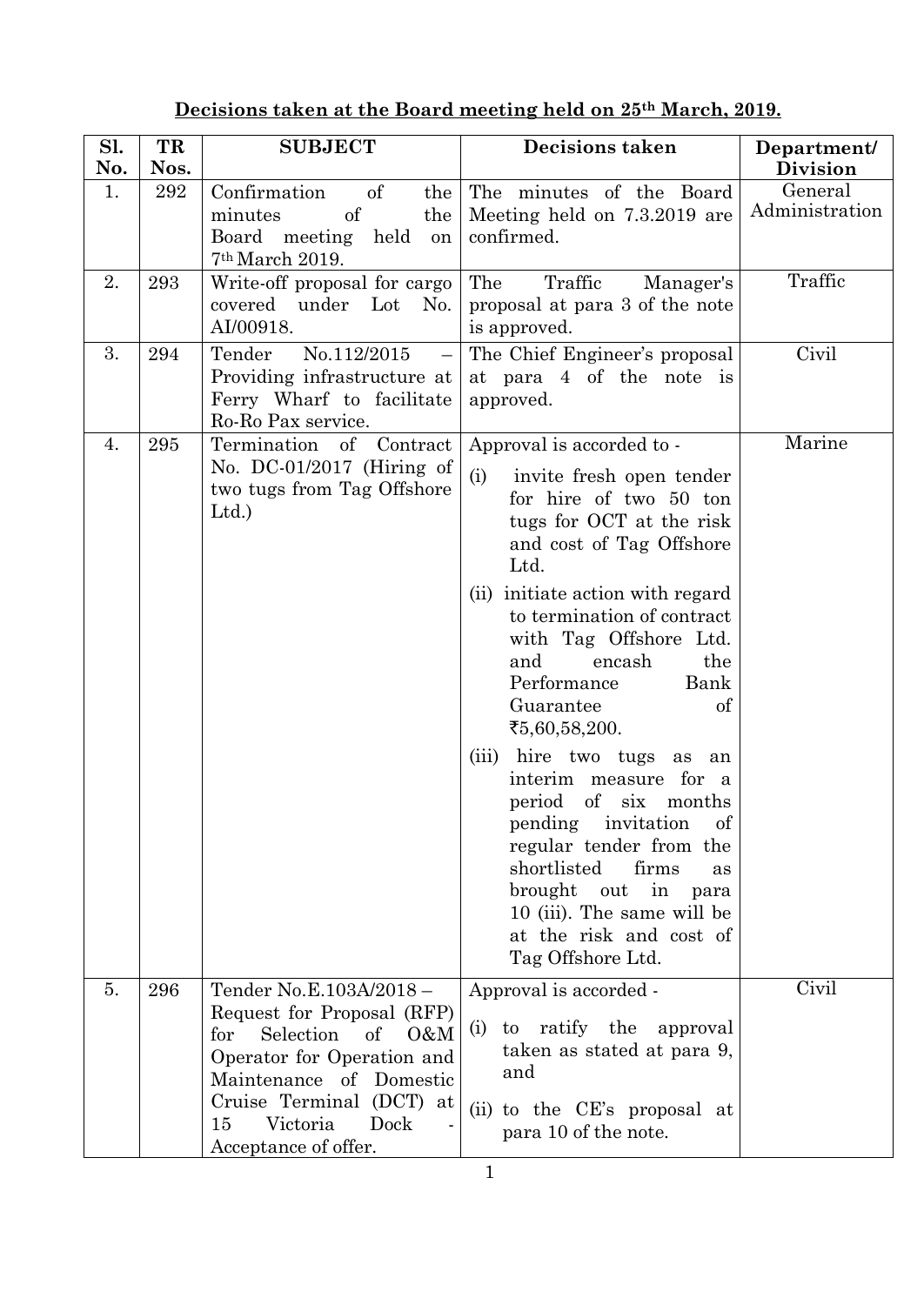| Sl. | TR   | <b>SUBJECT</b>                                                                                                                                                                                                                                                                                                                        | <b>Decisions taken</b>                                                                                                                                                                                                                                                                                                                                                    | Department/     |
|-----|------|---------------------------------------------------------------------------------------------------------------------------------------------------------------------------------------------------------------------------------------------------------------------------------------------------------------------------------------|---------------------------------------------------------------------------------------------------------------------------------------------------------------------------------------------------------------------------------------------------------------------------------------------------------------------------------------------------------------------------|-----------------|
| No. | Nos. |                                                                                                                                                                                                                                                                                                                                       |                                                                                                                                                                                                                                                                                                                                                                           | <b>Division</b> |
| 6.  | 297  | Rationalisation of Tariff for<br>Domestic Cruise vessels in<br>India.                                                                                                                                                                                                                                                                 | Approval is accorded to -<br>(i)<br>grant rebate of 20% on<br>the present charge<br>of<br>$$0.35$ per GRT for<br>-12<br>hours of stay for 100 calls<br>or more in a year and<br>consider the period from<br>October<br>1 <sup>st</sup><br>to<br>$30th$ September<br>as<br>an<br>year;<br>overall discount not to<br>(ii)<br>exceed 20% and;<br>(iii) apprise the Ministry | Traffic         |
| 7.  | 298  | Discount Scheme<br>Volume<br>for sugar.                                                                                                                                                                                                                                                                                               | The<br>Traffic<br>Manager's<br>proposal at para 19 of the<br>note is approved.                                                                                                                                                                                                                                                                                            | Traffic         |
| 8.  | 299  | of<br>Shri<br>Engagement<br>Gopinath Tukaram More, a<br>Retired Employee of Traffic<br>Department,<br>Social<br>as<br>Worker in MbPT Hospital<br>on contract basis initially<br>for a period of one year by<br>of<br>payment<br>fixed<br>honorarium of $\bar{\tau}10,000$ per<br>month with permission to<br>retain the MbPT Quarter. | The Chief Medical Officer's<br>proposal at para 8 of the note<br>is approved as a special case<br>on payment of rent as per<br>rules and the case not to be<br>cited as a precedent.                                                                                                                                                                                      | Medical         |
| 9.  | 300  | Proposed<br>sub-station<br>in<br>BDD Chawls RR No. 1014<br>at Sewree Estate Code No.<br>10201122 premises bearing<br>CS<br>$No.5/147$ of<br>Parel-<br>Sewree Division.<br>Lessee : President of India,<br>The Executive<br>Engineer,<br>Central<br>Engineering<br>Division, Public Works &<br>Housing Department.                     | The<br>Manager's<br>Estate<br>10 of the<br>proposal at para<br>note is approved.                                                                                                                                                                                                                                                                                          | Estate Div.     |
| 10. | 301  | for<br>Tariff<br>of<br>use<br>Cruise<br>Domestic<br>Terminal<br>(DCT)<br>and<br>for<br>surrounding<br>areas<br>events, etc.                                                                                                                                                                                                           | Traffic<br>The<br>Manager's<br>proposal at para 6 of the note,<br>applicable to areas other than<br>the DCT area for which O&M<br>operator is being appointed, is<br>approved.                                                                                                                                                                                            | Traffic         |